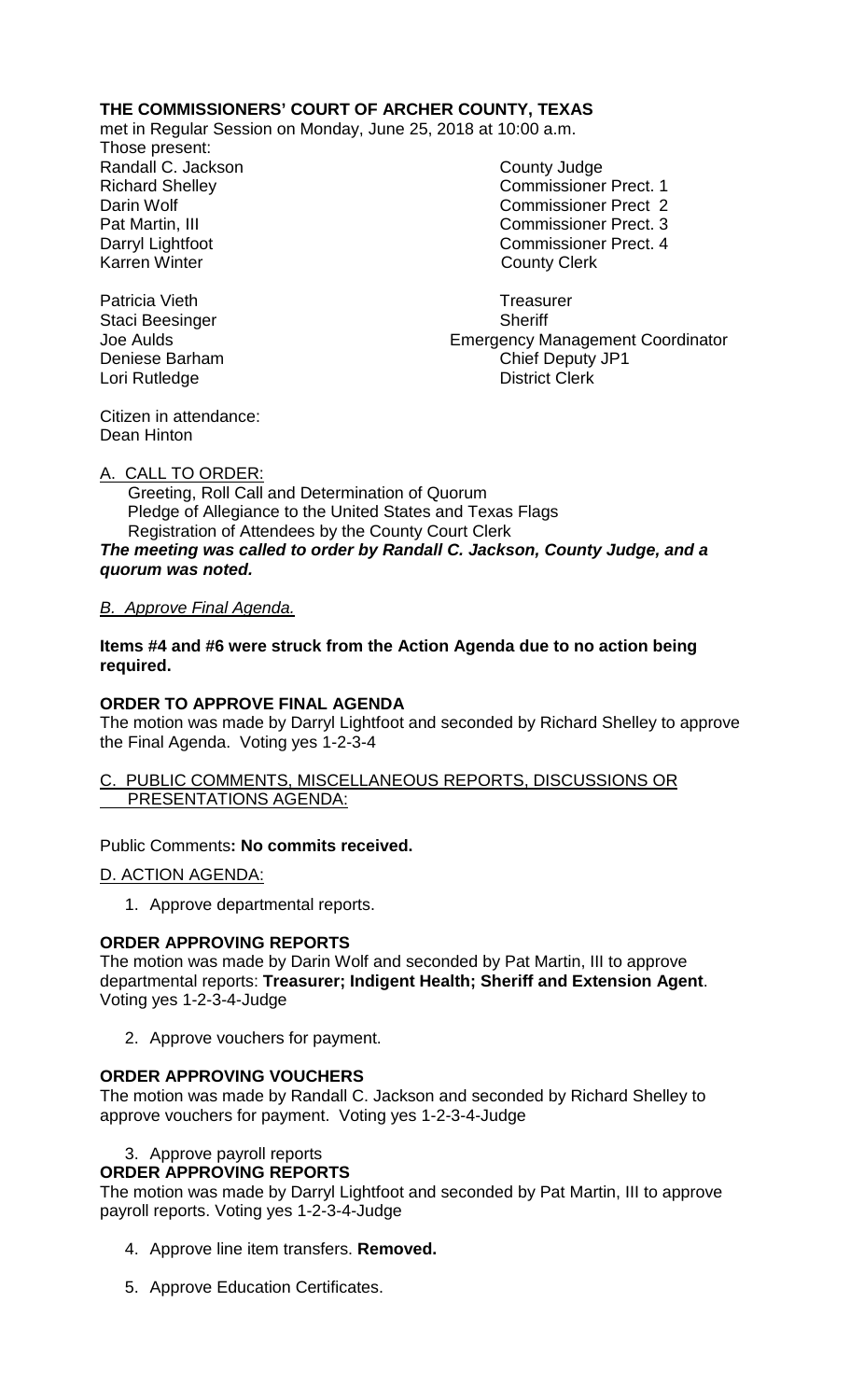# **ORDER APPROVING CERTIFICATES**

The motion was made by Pat Martin, III and seconded by Darin Wolf to approve education certificates: **Karren Winter; Patricia Vieth and Dawn Vieth**. Voting yes 1-2- 3-4

- **6.** Approve Publisher's Certificates. **Removed.**
- 7. Accept appointment of Paul Wylie as Archer County Auditor.

## **ORDER ACCEPTING APPOINTMENT**

The motion was made by Darryl Lightfoot and seconded by Richard Shelley to approve the appointment of Paul O. Wylie, Jr. as Archer County Auditor. Voting yes 1-2-3-4

8. Consider and/or take action on the Resolution to re-appoint Dennis Wilde to the *Nortex Housing Finance Corporation.*

## **ORDER TO APPROVE RESOLUTION**

The motion was made by Randall C. Jackson and seconded by Pat Martin, III to approve the resolution to re-appoint Dennis Wilde to the Nortex Housing Finance Corporation. Voting yes 1-2-3-4-Judge

9. Consider and/or take action on Burn Ban/Restriction and/or countywide Disaster Declaration. **Darryl Lightfoot discussed the need for a burn ban. Randall C. Jackson discussed the process of declaring the county a disaster declaration.**

## **ORDER APPROVING BURN BAN**

The motion was made by Darryl Lightfoot and seconded by Richard Shelley to approve countywide burn ban effective June 25, 2018 for 60 days. Voting yes 1-2-3-4-Judge

10.Consider and/or approve the services of *Edgin, Parkman, Fleming & Fleming, PC*  to perform the External Audit for the County of Archer for the year ended September 30, 2018.

## **ORDER TO EMPLOYEE AUDITORS**

The motion was made by Randall C. Jackson and seconded by Richard Shelley to approve the services of Edgin, Parkman, Fleming & Fleming, PC to perform the external audit for the year ending September 30, 2018. Voting yes 1-2-3-4-Judge

11.Consider and/or take action on land Plat – *Decker Farms Lot 1B.* (Dean Hinton) **Dean Hinton met with the Court to discuss removing easements on the Decker Farms plat.**

## **ORDER APPROVING PRELIMINARY PLAT**

The motion was made by Richard Shelley and seconded by Darryl Lightfoot to approve the of the preliminary revised plat of Decker Farms Lot 1B. Voting yes 1-2-3-4-Judge (Plat was not presented in Court.)

**12.**Discuss and/or take action on the disposal of Water Tanks at the Ag Barn**. Pat Martin, III discussed water tanks at Ag Barn.** 

## **ORDER TO TABLE DISPOSE WATER TANKS**

The motion was made by Pat Martin, III and seconded by Randall C. Jackson to approve disposal of Water Tanks at the Ag Barn. Voting yes 1-2-3-4-Judge

13.Discuss and/or take action on remodeling restrooms at Ag Barn**. Pat Martin, III discussed the plans for remodeling restrooms at Ag Barn.**

## **ORDER TO REMODEL RESTROOMS**

The motion was made by Pat Martin, III and seconded by Richard Shelley to approve remodeling restrooms at the Ag Barn. Voting yes 1-2-3-4-Judge